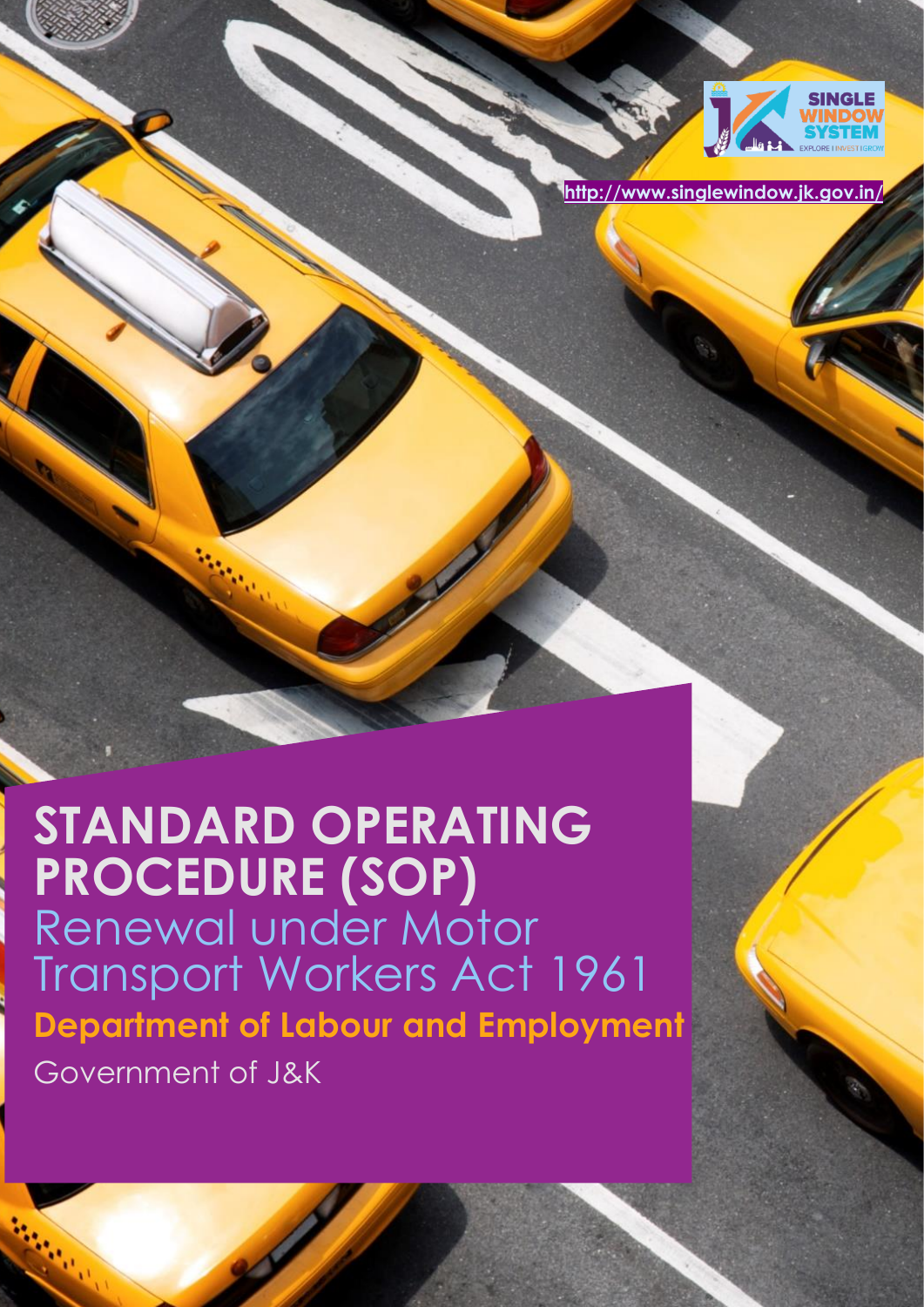

#### **Name of Service**

Renewal under Motor Transport Workers Act 1961.

#### **Name of Department**

Department of Labour and Employment, GoJK

**Policy/Government Order** 

Motor Transport Workers Act 1961.

#### **Documents Checklist**

| #                | <b>Document name</b>                                         | Type         | <b>Mandatory</b> |
|------------------|--------------------------------------------------------------|--------------|------------------|
|                  | Aadhaar Card of the Applicant                                | <b>PDF</b>   | Yes              |
| 2.               | Passport Size Photograph of the Applicant                    | <b>PDF</b>   | Yes              |
| 3.               | Photograph of Establishment                                  | PDF/JPEG/JPG | Yes              |
| $\boldsymbol{A}$ | Rent Deed/Affidavit of Establishment                         | <b>PDF</b>   | Yes              |
| 5.               | List of transport workers along with RCs of their<br>vehicle | <b>PDF</b>   | Yes              |
| $\mathbf{6}$ .   | Previous Registration Certificate                            | <b>PDF</b>   | Yes              |

#### **Fees**

| S.No | <b>Transport Workers to be employed by</b><br><b>Transport Owner</b> | <b>Fees</b>    |
|------|----------------------------------------------------------------------|----------------|
| 1.   | Upto 5 Workers                                                       | <b>Rs. 100</b> |
| 2.   | Upto 25 Workers                                                      | Rs. 250        |
| 3.   | Upto 50 Workers                                                      | <b>Rs. 500</b> |
| 4.   | Upto 100 Workers                                                     | Rs. 1000       |
| 5.   | Upto 250 Workers                                                     | Rs. 2500       |
| 6.   | Upto 500 Workers                                                     | Rs. 5000       |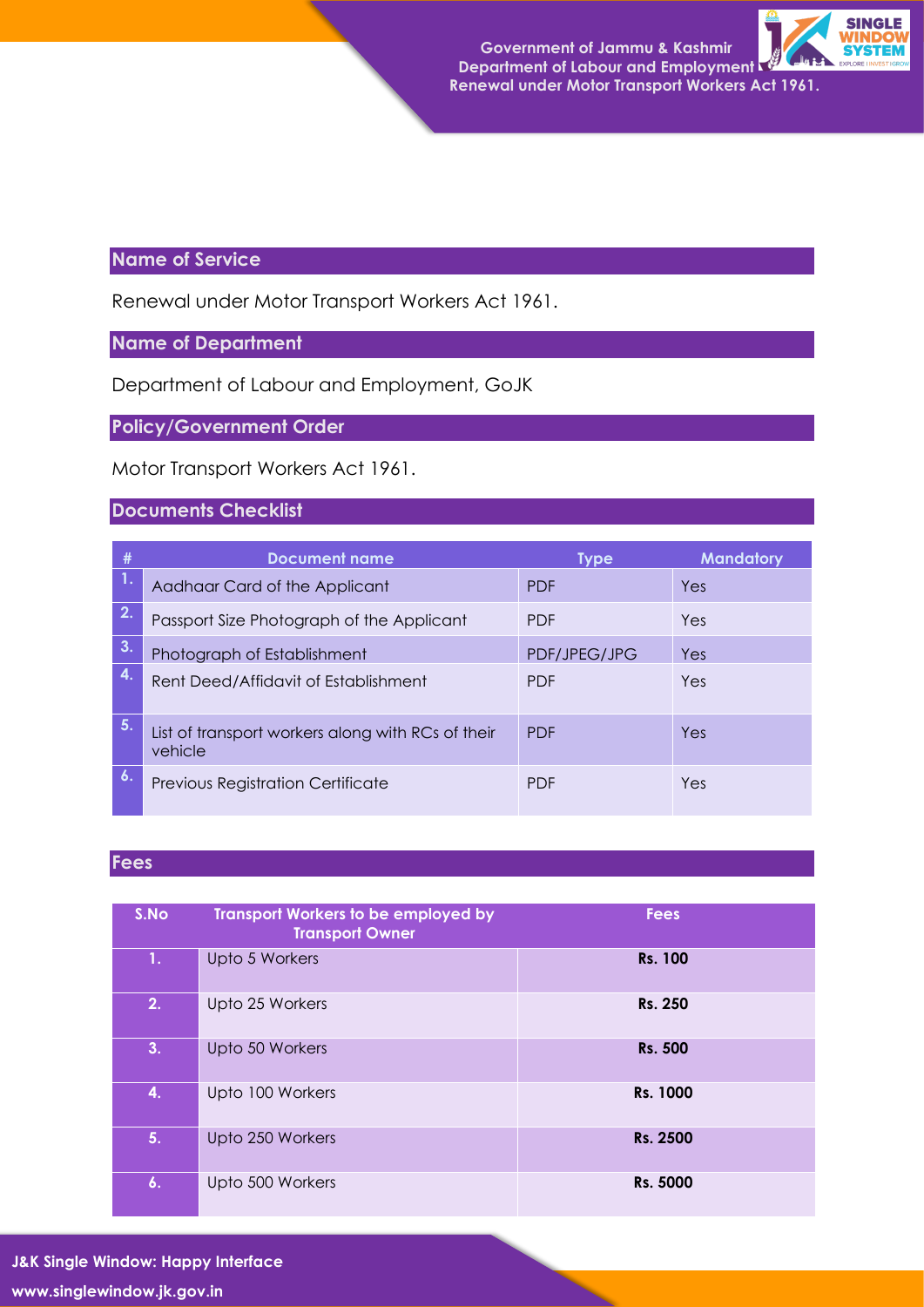**Government of Jammu & Kashmir Department of Labour and Employment**



 **Renewal under Motor Transport Workers Act 1961.**

| S.No | <b>Transport Workers to be employed by</b><br><b>Transport Owner</b> | <b>Fees</b> |
|------|----------------------------------------------------------------------|-------------|
| 7.   | Upto 750 Workers                                                     | Rs. 7500    |
| 8.   | Upto 1000 Workers                                                    | Rs. 10000   |
| 19.  | Upto 1500 Workers                                                    | Rs. 12500   |

#### **Process Flow: Renewal under Motor Transport Workers Act 1961.**



#### **Procedure for Renewal under Motor Transport Workers Act 1961.**

- I. Applicant registers himself/herself on single window system [http://www.singlewindow.jk.gov.in.](http://www.singlewindow.jk.gov.in./) If, already registered on the portal then login with the registered user id and password
- II. Applicants get the registration information on registered email id and registered mobile number.
- III. Your first step is to create a Project (a Project can be your new or existing Business/Industry).
- IV. Once a Project is created, you can fill the Common Application Form for the Project where all the common details required for the project are filled.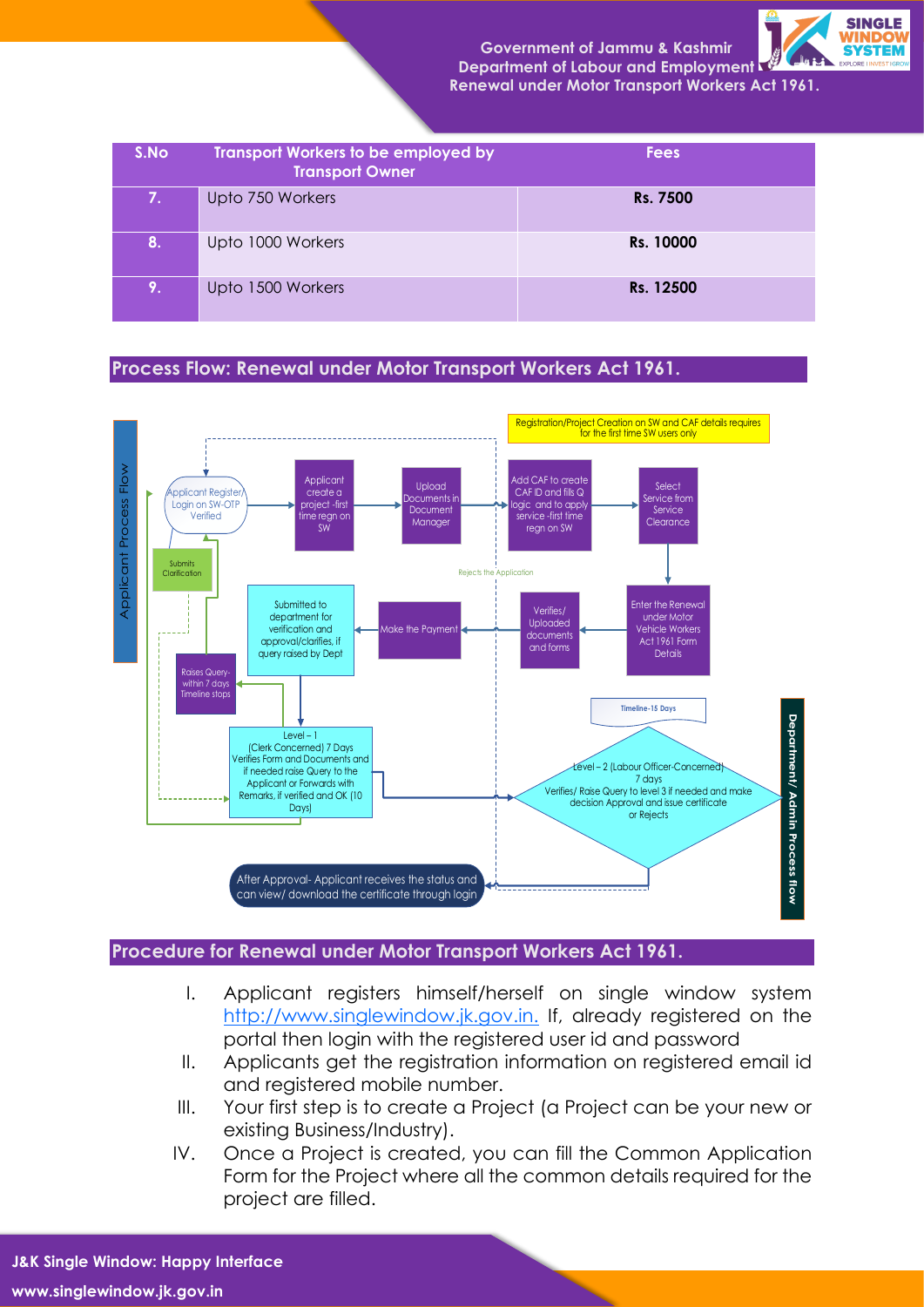

- V. Once CAF Id is created, from all the available Forms, click on the Form/Registration you want to apply for.
- VI. Before filling the forms, you will be given instructions about the documents required to submit along with the form. You need to upload these documents before filling the form.
- VII. Now you can apply for Application for Renewal under Motor Transport Workers Act 1961.
- VIII. Make payment of necessary application processing fees online using your debit card/ credit card/ net banking facility.
- IX. Filled application form will be submitted to Concerned Clerk.
- X. After online receipt of application form for issuance of Renewal under Motor Transport Workers Act 1961 with all the necessary documents mentioned above the Concerned Clerk shall scrutinize the application along with uploaded documents
- XI. In case of deficiency Clerk shall report the deficiency to the applicant within seven working days.
- XII. If there is no deficiency the Clerk shall recommend the application to Labour Officer having jurisdiction of the area, who if satisfied shall issue or reject the same within Seven working days.
- XIII. The certificate can be downloaded from the applicant login.

| #   | <b>Section</b>            | <b>Caption Name</b>                                                                                 | <b>Type of Field</b> | <b>Mandatory</b><br>(Yes/No) |
|-----|---------------------------|-----------------------------------------------------------------------------------------------------|----------------------|------------------------------|
| 1.  | Motor                     | Name of Motor Transport<br>undertaking                                                              | Alpha/numeric        | Yes                          |
| 2.  | Transport                 | <b>Previous Registration Number</b>                                                                 | Alpha/numeric        | Yes                          |
| 3.  | Establishmen<br>t Details | Address to which<br>communications relating to the<br>motor transport undertaking<br>should be sent | Alpha/numeric        | Yes                          |
| 4.  |                           | City                                                                                                | Alpha                | Yes                          |
| 5.  |                           | <b>District</b>                                                                                     | Alpha/Dropdown       | Yes                          |
| 6.  |                           | Pincode: *                                                                                          | Numeric              | Yes                          |
| 7.  |                           | Nature of motor transport<br>service                                                                | Dropdown             | Yes                          |
| 8.  |                           | Total number of routes                                                                              | Numeric              | Yes                          |
| 9.  |                           | Total route mileage                                                                                 | Numeric              | Yes                          |
| 10. |                           | Total number of motor transport<br>vehicles on the last date of<br>preceding year.                  | Numeric              | Yes                          |
| 11. |                           | Maximum number of motor<br>transport workers employed on                                            | Numeric              | Yes                          |

#### **Form Fields:**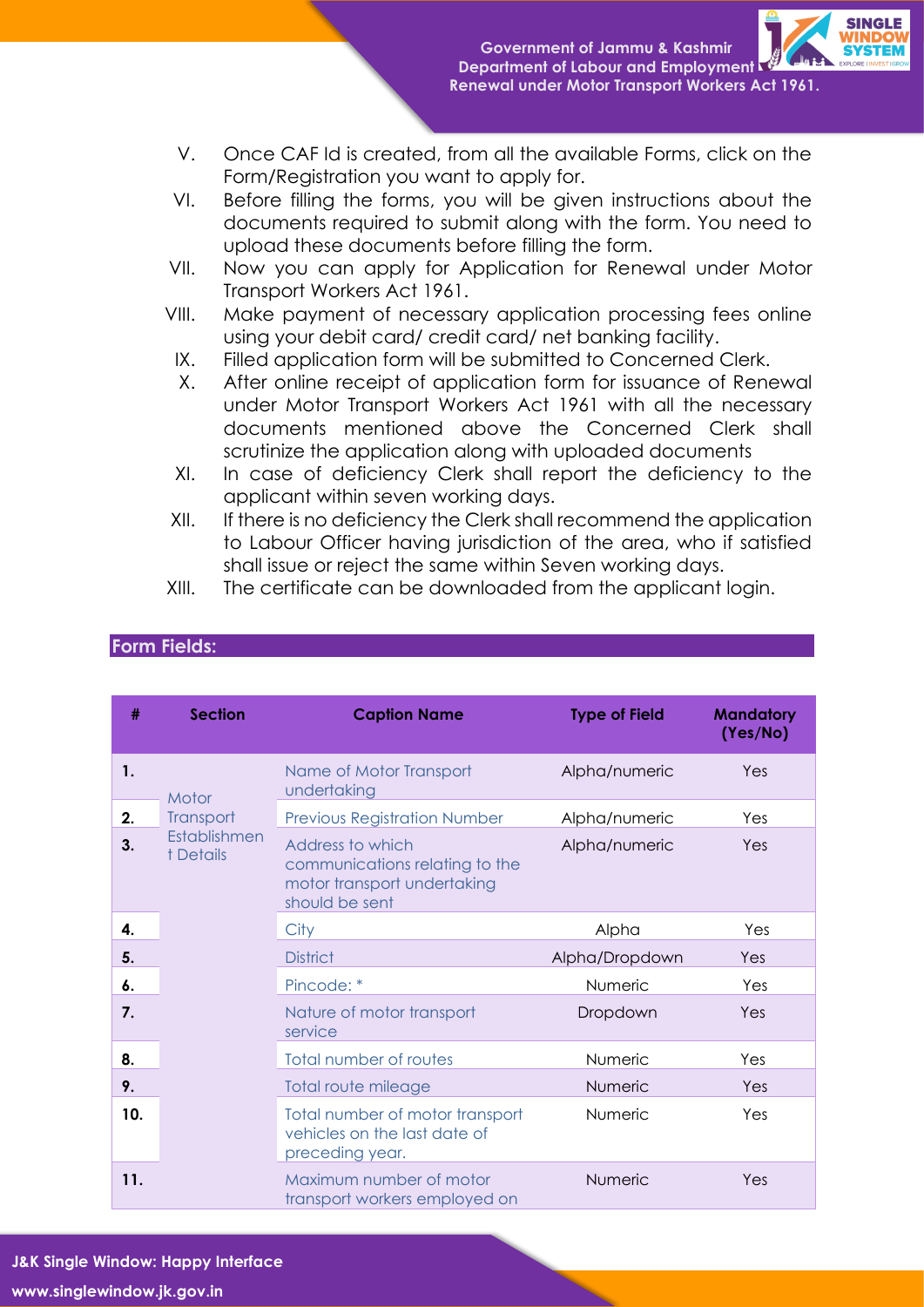### **Government of Jammu & Kashmir Department of Labour and Employment**



 **Renewal under Motor Transport Workers Act 1961.**

| #   | <b>Section</b>                                     | <b>Caption Name</b>                                          | <b>Type of Field</b>       | <b>Mandatory</b><br>(Yes/No) |
|-----|----------------------------------------------------|--------------------------------------------------------------|----------------------------|------------------------------|
|     |                                                    | any day during the preceding<br>year.                        |                            |                              |
| 12. | Proprietor<br>and partners<br>of the motor         | <b>Name</b>                                                  | Alpha/numeric              | Yes                          |
| 13. |                                                    | <b>Residential Address</b>                                   | Alpha/numeric              | Yes                          |
| 14. | transport                                          | City                                                         | Alpha                      | Yes                          |
| 15. | undertaking<br>in case of a                        | <b>District</b>                                              | Alpha/Dropdown             | Yes                          |
| 16. | firm not                                           | Pincode                                                      | Numeric                    | Yes                          |
| 17. | registered<br>under the<br>Companies<br>Act, 1956; | <b>Contact Number</b>                                        | Numeric                    | Yes                          |
| 18. | General<br>Manager in                              | <b>Name</b>                                                  | Alpha/numeric              | Yes                          |
| 19. | case of a<br>public sector                         | <b>Residential Address</b>                                   | Alpha/numeric              | Yes                          |
| 20. | undertaking.                                       | City                                                         | Alpha                      | Yes                          |
| 21. |                                                    | <b>District</b>                                              | Alpha/Dropdown             | Yes                          |
| 22. |                                                    | Pincode                                                      | Numeric                    | Yes                          |
| 23. |                                                    | <b>Contact Number</b>                                        | Numeric                    | Yes                          |
| 24. | Directors in                                       | Full name of the person                                      | Alpha                      | Yes                          |
| 25. | case of                                            | <b>Residential Address</b>                                   | Alpha/Numeric              |                              |
| 26. | company<br>registered                              | City                                                         | Alpha                      | Yes                          |
| 27. | under the                                          | <b>District</b>                                              | Dropdown                   | Yes                          |
| 28. | Companies<br>Act, 1956.                            | Pincode                                                      | Numeric                    | Yes                          |
| 29. |                                                    | <b>Contact Number</b>                                        | Numeric                    | Yes                          |
| 30. | <b>Documents</b>                                   | Aadhaar Card of the Applicant                                | Upload Option/<br>Dropdown | Yes                          |
| 31. |                                                    | Passport Size Photograph of the<br>Applicant                 | Upload Option/<br>Dropdown | Yes                          |
| 32. |                                                    | Photograph of Establishment                                  | Upload Option/<br>Dropdown | Yes                          |
| 33. |                                                    | Rent Deed/Affidavit of<br>Establishment                      | Upload Option/<br>Dropdown | Yes                          |
| 34. |                                                    | List of transport workers along<br>with RCs of their vehicle | Upload Option/<br>Dropdown | Yes                          |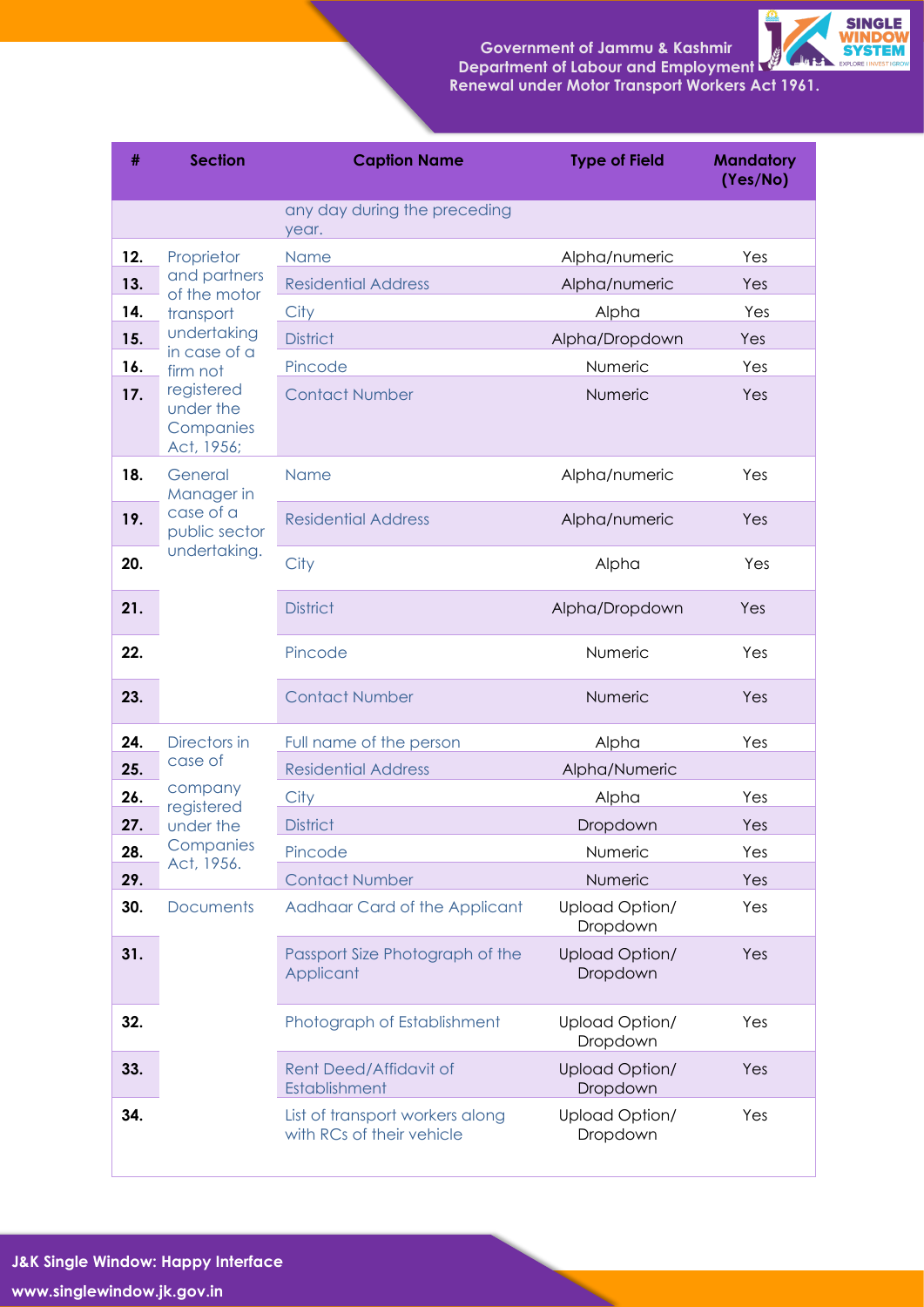**Government of Jammu & Kashmir Department of Labour and Employment**



| <b>Renewal under Motor Transport Workers Act 1961.</b> |  |  |
|--------------------------------------------------------|--|--|
|                                                        |  |  |

| #   | <b>Section</b> | <b>Caption Name</b>                      | <b>Type of Field</b>                 | <b>Mandatory</b><br>(Yes/No) |
|-----|----------------|------------------------------------------|--------------------------------------|------------------------------|
| 35. |                | <b>Previous Registration Certificate</b> | <b>Upload</b><br>Option/Dropdow<br>n | Yes                          |

#### **Do's and Don'ts**

#### **Do's**

- 1. Ensure that relevant document as mentioned in the Standard Operating Procedure is uploaded at appropriate place.
- 2. Reply at the earliest or in 7 days to the clarification raised by the Department Officer for the Application.
- 3. Raise grievances on Single Window if Approval is not granted within specified timeline.
- 4. Download your Approval certificate/ License/Registration etc. from the portal only.

#### **Don'ts**

- 1. There is no need to visit the Dept. for approval or any clarification.
- 2. Don't submit any physical hard copy of document to the Dept.
- 3. Don't upload irrelevant documents in the Application which is not mentioned in the Document Checklist

#### **References:**

- 1. Motor Transport Workers Act 1961 ( Microsoft Word [MotorTransport Workers](https://www.indiacode.nic.in/bitstream/123456789/1989/1/A1996__27.pdf)  [Act, 1961.doc \(indiacode.nic.in\)\)](https://www.indiacode.nic.in/bitstream/123456789/1989/1/A1996__27.pdf)
- 2. PSGA General Administration Department, Jammu & Kashmir. ([showpdf.aspx \(jkgad.nic.in\)\)](https://jkgad.nic.in/common/showpdf.aspx?actCode=psu76)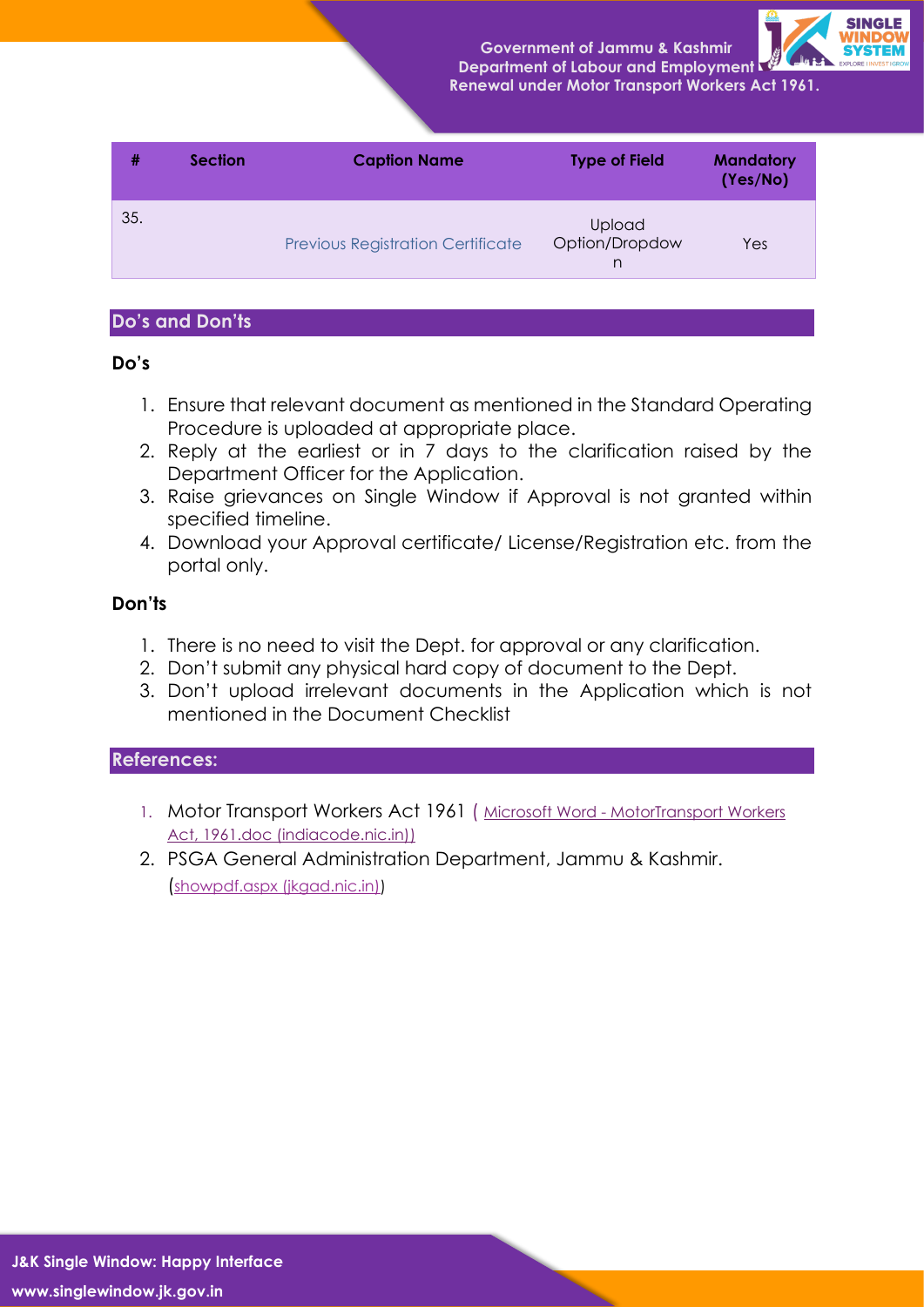**Government of Jammu & Kashmir Department of Labour and Employment Renewal under Motor Transport Workers Act 1961.** 



#### **Appendix**

#### **SCHEDULE I FORM** No. 1

[See rules 4 and 8]

### APPLICATION FOR REGISTRATION AND GRANT OR RENEWAL OF CERTIFICATE OF REGISTRATION

1. Name of Motor Transport undertaking.

2. Full address to which communications relating to the motor transport undertaking should be sent

3. Nature of motor transport service, e. g. city service, long distance passenger service, long distance freight service

4. Total number of routes.

5. Total route mileage.

6. Total number of motor transport vehicles on the last date of preceding year.

7. Maximum number of motor transport workers employed on any day during the preceding year.

8. Full names and residential addresses of the

- (i) Proprietor and partners of the motor transport under taking in case of a firm not registered under the Companies Act, 1956; or
- (ii) General Manager in case of a public sector undertaking.

9. Full names and residential addresses of the Directors in case of company registered under the Companies Act, 1956.

10. Amount of fee Rs ............ (Rupees ........................) pain in ............... Signature of the Employer